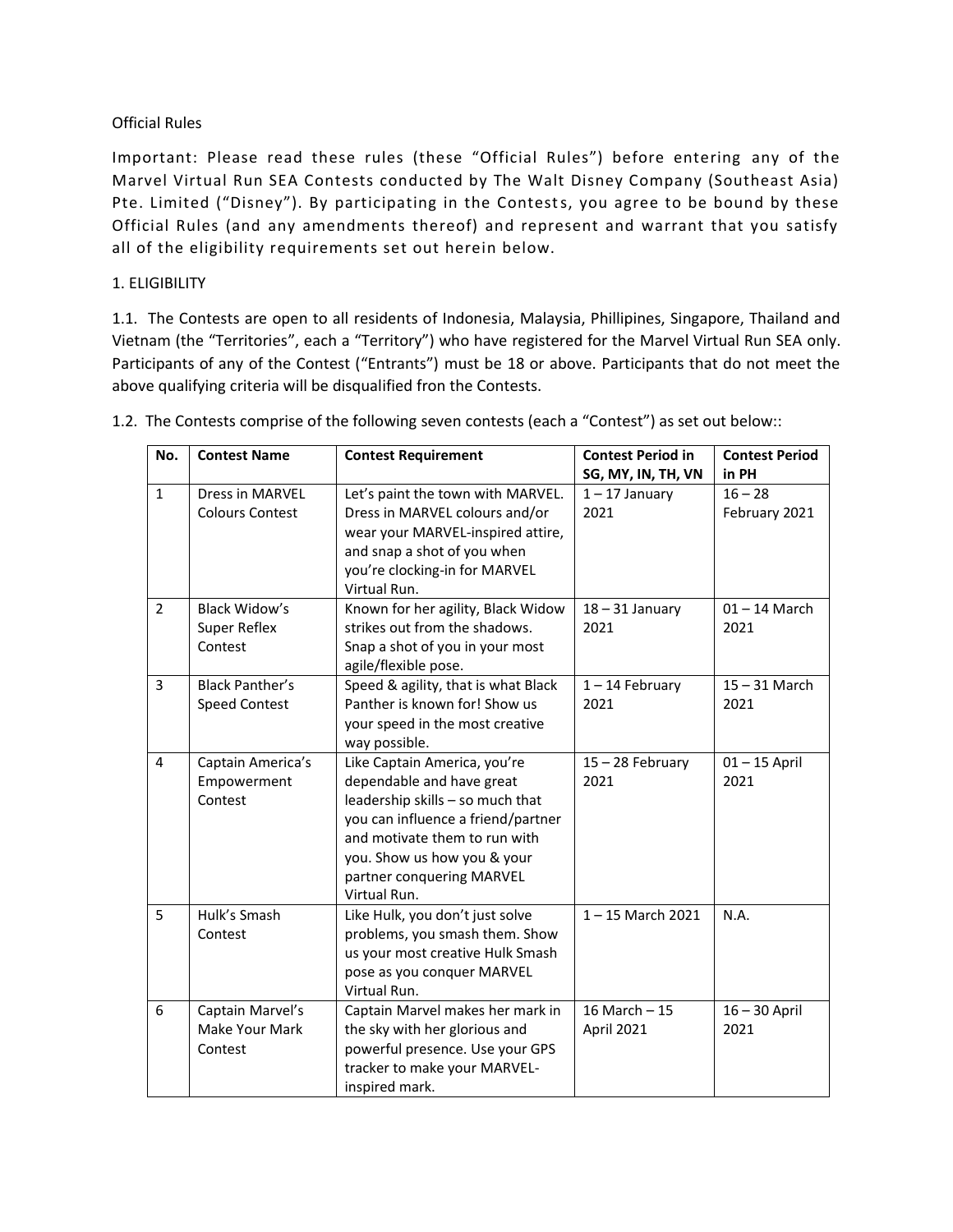| Mark Your Victory | Congratulations on completing<br>MARVEL Virtual Run. It's time to<br>Mark Your Victory with your race | 5 February – 31<br>May 2021 | N.A. |
|-------------------|-------------------------------------------------------------------------------------------------------|-----------------------------|------|
|                   | entitlements in the most creative                                                                     |                             |      |
|                   | way possible.                                                                                         |                             |      |

Entrants can take part in any and/or all of the Contests that is open to their Territory, each of which are judged and awarded separately. Each Contest commences at midnight (00:00 hrs) of the stipulated start date, and ends at 23:59 hrs of the stipulated end date (based on local time of the participant's Territory) ("Contest Period").

Directors, officers and employees of Disney or its affiliated companies, subsidiaries, agents, professional advisors, advertising and promotional agencies, associate vendors and prize providers, and immediate families of each are not eligible to participate in the Contests.

## 2. HOW AND WHEN TO ENTER

2.1. To enter, you must have or create an Instagram account ("Account"). Registration on Instagram is free. After you have established your Instagram account, you may enter by doing all of the following:

(a) sign in to your Account via the mobile application or Instagram website ("Application"),

(b) ensure that the account is made "public",

(c) post a photo or video ("Entry" or "Entries") based on the requirements of the Contest onto your profile, the requirements being:

- Contest #1: Dress in MARVEL Colours Contest
	- o Dress in MARVEL colours and/or wear your MARVEL-inspired apparels, and snap a shot of you when you're clocking-in for MARVEL Virtual Run. Only photo entries (no videos or boomerangs) will be accepted.
- Contest #2: Black Widow's Super Reflex Contest
	- $\circ$  Snap a shot of you in your most agile/flexible pose. Only photo entries (no videos or boomerangs) will be accepted.
- Contest #3: Black Panther's Speed Contest
	- o Show us your speed in the most creative way possible.
- Contest #4: Captain America's Empowerment Contest
	- o Snap a shot of you & your partner conquering MARVEL Virtual Run. Only photo entries (no videos or boomerangs) will be accepted.
- Contest #5: Hulk's Smash Contest
	- o Show us your most creative Hulk Smash pose as you conquer MARVEL Virtual Run.
- Contest #6: Captain Marvel's Make Your Mark Contest
	- o Use your GPS tracker to make your MARVEL-inspired mark, e.g.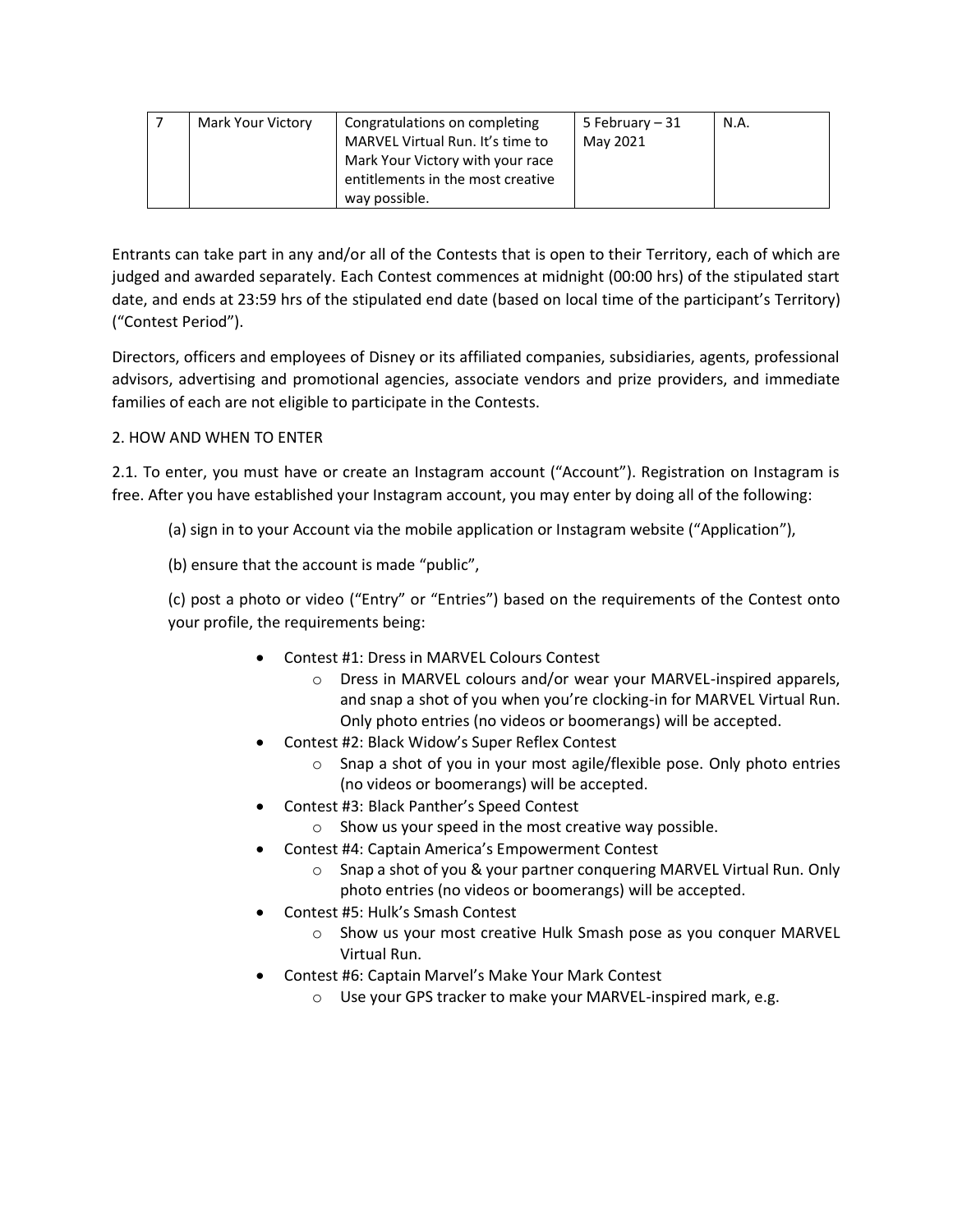

- Contest #7: Mark Your Victory
	- o Show us your race entitlements in the most creative way possible

(d) include the hashtag #MarvelVirtualRunSEA and the Marvel Virtual Run hashtag for your territory, i.e.:

- For Indonesia: #MarvelVirtualRunIN
- For Malaysia: #MarvelVirtualRunMY
- For Singapore: #MarvelVirtualRunSG
- For Thailand: #MarvelVirtualRunTH
- For Vietnam: #MarvelVirtualRunVN
- For Philippines: #MarvelVirtualRunPH

(e) tag the Marvel Instagram account for the territory, i.e.:

- For Indonesia: @marvelindonesia
- For Malaysia: @marvelmalaysia
- For Singapore: @marvelsingapore
- For Thailand: @marvelthailand
- For Vietnam: @marvelvietnam
- For Philippines: @marvelphilippines

The use of official Marvel apparel in your Entries is entirely optional, and will not increase the likelihood of the Entry being selected as Winner.

2.2. Entrants should exercise caution when taking part in the Contests, for example, when showing off your flexibility poses and speed. Entrants should also comply with any health and safety measures and ensure no damage to public property.

2.3. If the photo or video contains persons other than the Entrant, the Entrant must get permission from the person(s) to submit the photo or video for the Contest.

2.4. By taking part in this Contest and uploading a post to Instagram following all the steps above, the Entrant is deemed to have accepted these terms and conditions. You may not edit your Entry once it has been submitted. Failure to comply will result in the automatic disqualification of the Entry.

2.5. Approximately two (2) weeks after the end of each Contest Period, a total of up to six (6) entries from each Territory which have fulfilled all the requirements set out in Clause 2.1 above may be selected as winners ("Winner(s)") based on the factors set out in Clause 2.4. The Winners will be contacted via Instagram Direct Message (DM), and will thereafter receive an email from [info@disney.asia.](mailto:info@disney.asia)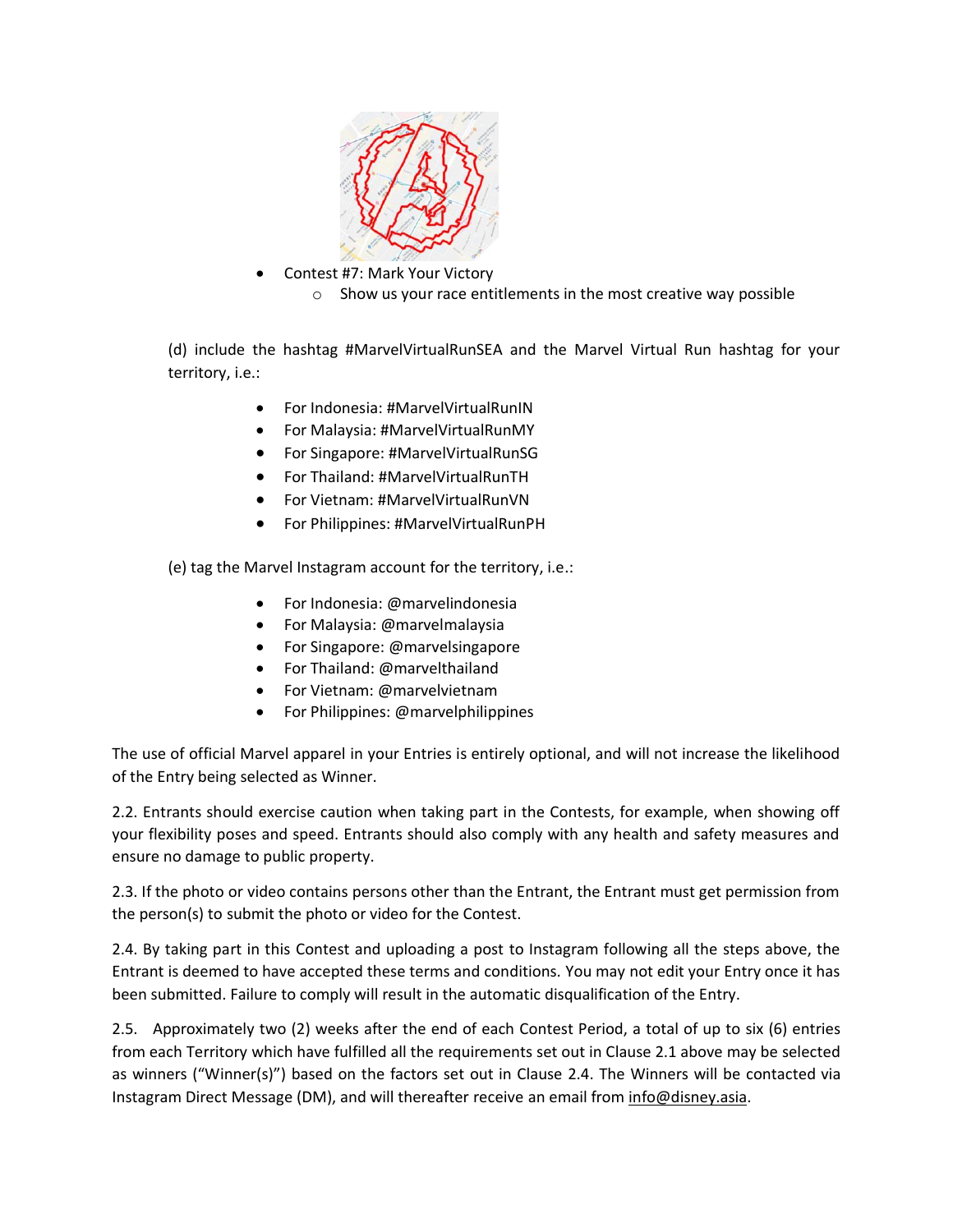2.6. Disney will take into account the following factors in selecting the Winners: relevance to theme, creativity, originality and visuals. The factors listed are not exhaustive, and Disney may take into account other factors that Disney seems appropriate in selecting the Winners. Disney has the right to, and shall select, the winning Entries for each Contest in its sole and absolute discretion and no correspondence and/or objection will be entertained.

2.7. Entry by any person into the Contests will be taken as acceptance of these Official Rules. Entry by any method other than set forth in this Section 2 are void. Any use of automated or programmed methods of effecting Entry is prohibited.

2.8. The last Entry for each Contest must be submitted before 23:59 hrs on the date stated on the specific Contest post. Each Entrant is allowed to submit only a maximum of one (1) Entry for each Contest. For clarity, every photo or video submitted (whether shared within one single Instagram post or across multiple Instagram posts) shall constitute an Entry. In the event of more than one (1) Entries received from the same Entrant, the first entry by such Entrant shall qualify for the Contest. In the event that more than one (1) entry is received from an Entrant with similar personal particulars, then the earliest post from such Entrant shall qualify for the Contest.

2.9. Winners shall complete a prize acceptance form prior to collection or enjoyment of his/her prize. Failure to satisfactorily complete and timely submit the required prize acceptance form (the "Winners' Form") will result in the disqualification of the Winner to claim the Prize. In the event of a dispute regarding the identity of the person submitting an Entry, the Entry will be deemed to be submitted by the person in whose name the email address is registered.

2.9. No major brands or logos or anything offensive in nature should be featured in your Entry.

2.10. By participating in the Contests, each Entrant represents and warrants that he/she is not subject to any agreement or arrangement that would interfere with his/her participating in the Contests, and is granting all the rights granted under these Official Rules.

2.11. Disney shall not be responsible for failed, partial or garbled computer transmissions, or for technical failures of any kind, including but not limited to electronic malfunction or damage of any network, hardware or software. If for any reason the Contest is not capable of running as planned, including infection by computer virus, bugs, tampering, unauthorized intervention, fraud, technical failures, or other causes that corrupt or affect the administration, security, fairness, integrity or proper conduct of the Contest, Disney reserves the right, in its sole discretion, to disqualify any individual who tampers with the entry process, and to cancel, terminate, modify or suspend the Contest. Disney shall decide in its absolute and sole discretion which submissions shall be included and posted on the Official Account. No responsibility is assumed for: any error, omission, interruption, deletion, defect, delay in operation or transmission, communications line failure, theft or destruction or unauthorized access to, or alteration of, entries; or any problems or technical malfunctions of any telephone network or lines, computer online systems, servers, or providers, computer equipment, software, failure of any e-mail or electronic entry to be received on account of technical problems or traffic congestion on the Internet or at any web site, or any combination thereof, including any injury or damage to any Entrant's or any other person's computer related to or resulting from participation in or downloading any materials from the Contests.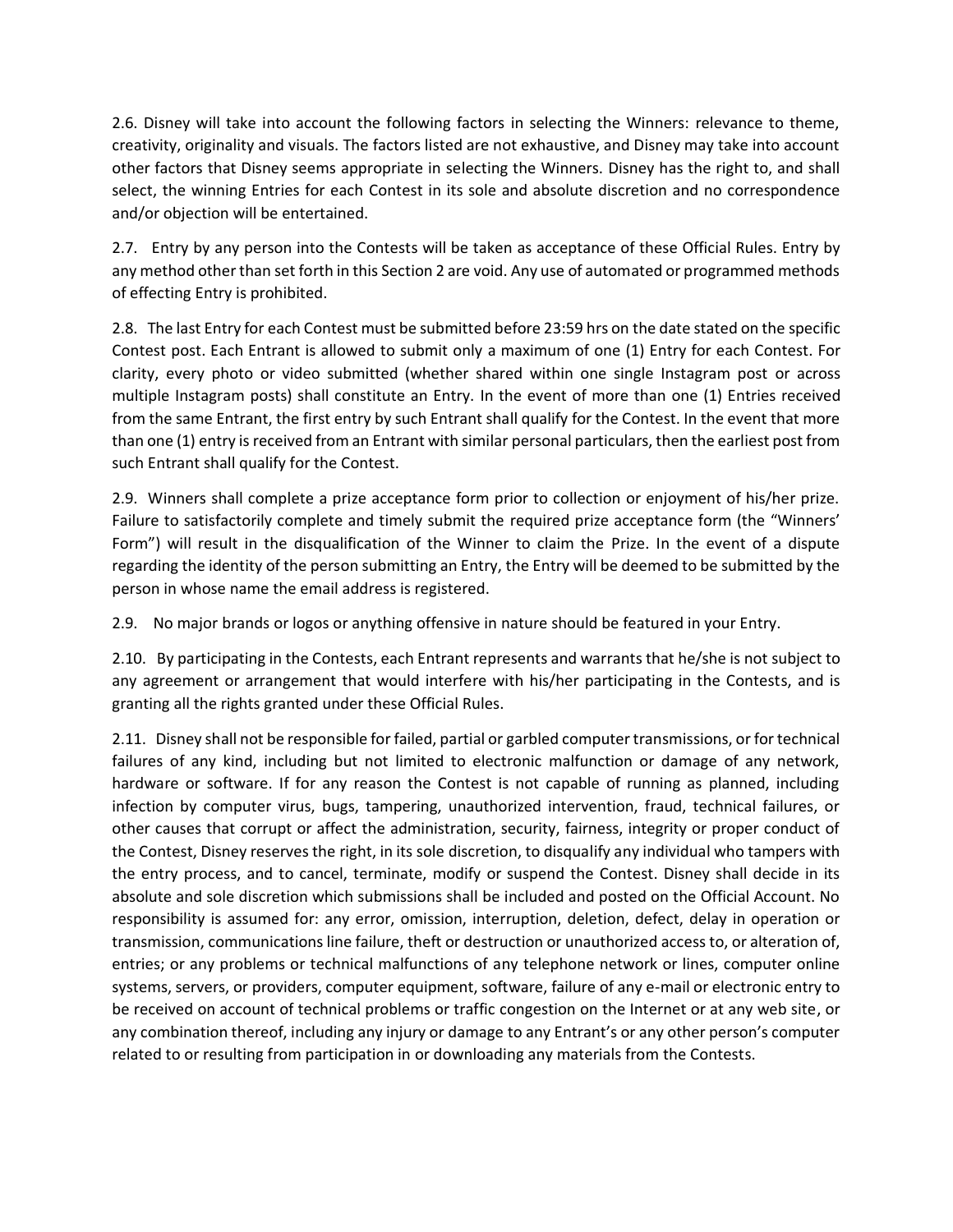2.12. Each Entry must be your original creation and you must have the appropriate rights under intellectual property laws.

3. PRIZE

| 3.1. The Winners will receive prizes as set out below: |  |
|--------------------------------------------------------|--|
|--------------------------------------------------------|--|

| <b>Territory</b> | <b>Contest</b> | <b>Number</b>  | <b>Prize</b>                                                                                                          | Approximate |
|------------------|----------------|----------------|-----------------------------------------------------------------------------------------------------------------------|-------------|
|                  |                | of             |                                                                                                                       | Value       |
|                  |                | winners        |                                                                                                                       |             |
| Singapore        | Contest 1      | 6              | AVN POWER MOVES ROLE PLAY BLACK PANTHER                                                                               | USD 19.99   |
|                  | Contest 2      | 6              | Hot Toys Iron Man Mark LXXXV (Landing version) +                                                                      | USD68.86    |
|                  |                |                | Marvel Mini Light Box                                                                                                 |             |
|                  | Contest 3      | 6              | Avengers Wrath of Loki V29                                                                                            | USD 72.99   |
|                  | Contest 4      | 6              | Diorama Stage-015-MARVEL COMICS-IRON SPIDER-<br><b>MAN</b>                                                            | USD 216.81  |
|                  | Contest 5      | $\overline{2}$ | Marvel's Spider-Man: Miles Morales (game codes)                                                                       | USD 49.99   |
|                  | Contest 6      | $\mathbf{1}$   | AJ Hackett Sentosa Giant Swing & Bungy Jump<br>tickets* + XM Studios Winter Soldier figurine<br>*see Clause 3.5 below | USD 886.05  |
|                  | Contest 7      | 3              | Exclusive MARVEL Virtual Run Running Pouch                                                                            | USD22.53    |
| Malaysia         | Contest 1      | 6              | AVN POWER MOVES ROLE PLAY BLACK PANTHER                                                                               | USD 19.99   |
|                  | Contest 2      | 6              | Hot Toys Iron Man Mark LXXXV (Landing version) +                                                                      | USD68.86    |
|                  |                |                | Marvel Mini Light Box (3 pieces)                                                                                      |             |
|                  |                |                | OR                                                                                                                    |             |
|                  |                |                | Hot Toys Ant-Man and Leviathan Cosbaby (L) Set (3                                                                     |             |
|                  |                |                | pieces)                                                                                                               | USD74.24    |
|                  | Contest 3      | 6              | Avengers Wrath of Loki V29                                                                                            | USD 72.99   |
|                  | Contest 4      | 6              | Diorama Stage-014-MARVEL COMICS-THANOS                                                                                | USD 216.81  |
|                  | Contest 5      | $\overline{2}$ | Marvel's Spider-Man: Miles Morales (game codes)                                                                       | USD 49.99   |
|                  | Contest 6      | $\mathbf{1}$   | XM Studios Red Skull figurine                                                                                         | USD 740.33  |
|                  | Contest 7      | 3              | Exclusive MARVEL Virtual Run Running Pouch                                                                            | USD22.53    |
| Vietnam          | Contest 1      | 6              | Regular Bend & Flex, a set of 2, per winner (ID, PH,<br>VT)                                                           | USD 19.99   |
|                  | Contest 2      | 6              | Hot Toys Iron Man Mark LXXXV (Battling Version)                                                                       | USD67.84    |
|                  |                |                | Cosbaby (L) (3 pieces)                                                                                                |             |
|                  |                |                | <b>OR</b>                                                                                                             |             |
|                  |                |                | Hot Toys Iron Man Mark LXXXV Cosbaby (L) (3<br>pieces)                                                                | USD67.84    |
|                  | Contest 3      | 6              | Avengers Wrath of Loki V29                                                                                            | USD 72.99   |
|                  | Contest 4      | 6              | MARVEL COMIC Venom(CB)                                                                                                | USD 93.95   |
|                  | Contest 5      | $\overline{2}$ | Marvel's Spider-Man: Miles Morales (game codes)                                                                       | USD 49.99   |
|                  | Contest 6      | $\mathbf{1}$   | XM Studios Iron Fist figurine                                                                                         | USD 740.33  |
|                  | Contest 7      | 3              | Exclusive MARVEL Virtual Run Running Pouch                                                                            | USD22.53    |
| Indonesia        | Contest 1      | 6              | Regular Bend & Flex, a set of 2, per winner (ID, PH,                                                                  | USD 19.99   |
|                  |                |                | VT)                                                                                                                   |             |
|                  | Contest 2      | 6              | Hot Toys Iron Man Mark LXXXV (Battling Version)<br>Cosbaby (L)                                                        | USD67.84    |
|                  | Contest 3      | 6              | Avengers Wrath of Loki V29                                                                                            | USD 72.99   |
|                  | Contest 4      | 6              | MARVEL COMIC Spider-Man Miles Morales(CB)                                                                             | USD 93.95   |
|                  | Contest 5      | $\overline{2}$ | Marvel's Spider-Man: Miles Morales (game codes)                                                                       | USD 49.99   |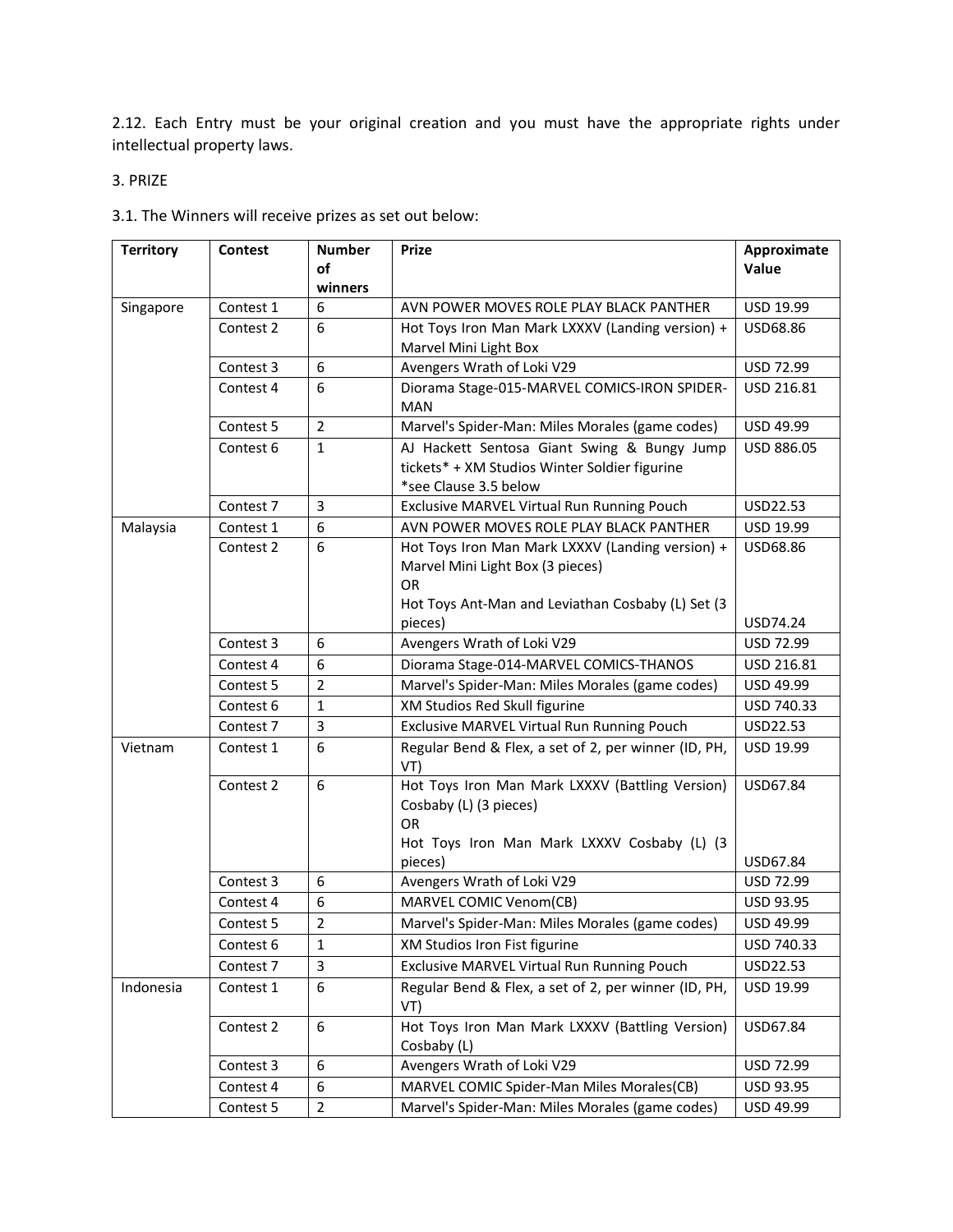|             | Contest 6 | 1            | XM Studios Beta Ray Bill figurine                           | USD 740.33       |
|-------------|-----------|--------------|-------------------------------------------------------------|------------------|
|             | Contest 7 | 3            | Exclusive MARVEL Virtual Run Running Pouch                  | USD22.53         |
| Thailand    | Contest 1 | 6            | AVN POWER MOVES ROLE PLAY BLACK PANTHER                     | <b>USD 19.99</b> |
|             | Contest 2 | 6            | Hot Toys Ant-Man and Leviathan Cosbaby (L) Set              | USD74.24         |
|             | Contest 3 | 6            | Avengers Wrath of Loki V29                                  | <b>USD 72.99</b> |
|             | Contest 4 | 6            | MARVEL COMIC Spider-Man Peter Parker(CB)                    | <b>USD 93.95</b> |
|             | Contest 5 | 6            | Toylaxy Marvel's Avengers: Endgame Wave 2                   | <b>USD 59.25</b> |
|             |           |              | figurines                                                   |                  |
|             | Contest 6 | $\mathbf{1}$ | <b>XM Studios Namor Figurine</b>                            | USD 785.20       |
|             | Contest 7 | 3            | Exclusive MARVEL Virtual Run Running Pouch                  | USD22.53         |
| Philippines | Contest 1 | 6            | Regular Bend & Flex, a set of 2, per winner (ID, PH,<br>VT) | <b>USD 19.99</b> |
|             | Contest 2 | 6            | Hot Toys Iron Man Mark LXXXV Cosbaby (L)                    | USD67.84         |
|             | Contest 3 | 6            | Avengers Wrath of Loki V29                                  | <b>USD 72.99</b> |
|             | Contest 4 | 6            | MARVEL COMIC Spider-Gwen(CB)                                | <b>USD 93.95</b> |
|             | Contest 6 | 1            | TBC                                                         |                  |

3.2 Prizes shall not be sold or transferred for commercial use. All taxes associated with the receipt or use of the Prize is the sole responsibility of the Winner. The Prize is not redeemable for cash or transferable. No substitution is allowed except that Disney may, at its sole discretion, substitute a Prize of similar value. The Prize cannot be used in conjunction with any other promotion or offer. The Prize will be awarded provided a sufficient number of eligible Entries are received and the Prize is validly claimed (i.e. Winners' Form is signed) by two (2) weeks after Disney reaches out to the Winner, after which no alternate winner will be selected, nor the unclaimed Prize awarded.

3.3. Disney reserves the right to request: (i) documentary proof of citizenship, residency, address and/or age of any Winner; and (ii) documentary proof of Prize/winner notification before the Prize is dispatched.

3.4. To the fullest extent permitted by law, Disney and its associated companies and agents exclude responsibility and all liabilities arising from any postponement, cancellation, delay or changes to the Prize details beyond Disney's reasonable control and for any act or default of any third-party supplier/sponsor.

3.5 The AJ Hackett Sentosa Giant Swing & Bungy Jump tickets ("Tickets") are sponsored by The Hongkong and Shanghai Banking Corporation Limited ("HSBC"). HSBC is not the supplier of and accepts no liability for the Tickets provided by the merchant(s) involved in the provision of the Tickets. The redemption of the Tickets are subject to the terms and conditions of the merchant(s) providing the Tickets; please refer to the respective merchant(s) for details. HSBC and the merchant(s) reserves the right to vary the terms of, or withdraw, these promotions and offers at any time without prior notice. All information is correct at the time of posting online.

## 4. OWNERSHIP/RIGHTS

4.1. Except as specifically provided for herein, each Entrant agrees, by participating in any of the Contests, one hundred percent (100%) of all now known or hereafter existing rights, titles and interests of every kind in their Entry (the "Participation"), throughout the universe in perpetuity and in all languages in any and all manner, media and formats, now known or hereafter existing shall be released and assigned to Disney absolutely and Disney shall be the sole owner of the entire copyright and all other rights in and to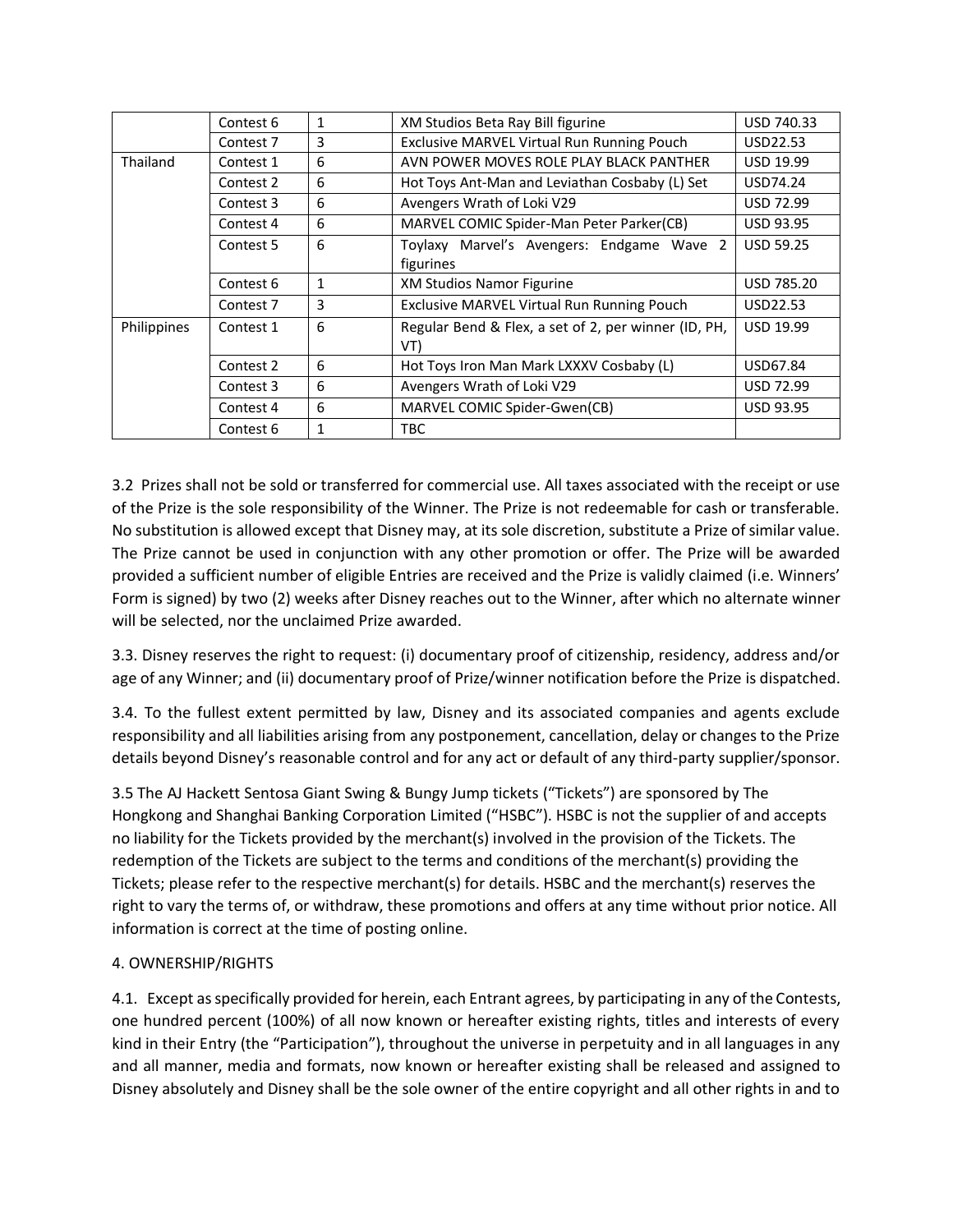the Participation from the moment such rights come into existence. Each Entrant unconditionally assigns and transfers all ideas, concepts, copyrighted materials and trademarks contained in his/her Participation and any and all rights, including without limitation so-called "moral rights", in his/her Participation. Disney shall be entitled to make use of the Participation or any part thereof in such manner as it shall in its sole discretion think fit, including without limitation the right to make changes, alterations, substitutions and additions thereto, deletions therefrom and adaptations and rearrangements thereof and translations into any and all languages for any use, or not used at all. Disney shall also be entitled to use and exploit the Participation in whatever manner, media and format without incurring any liability to any entrant (including without limitation the requirement to pay any compensation in respect of any use or exploitation of the Participation) or making any acknowledgement of the Participation.

4.2. Each Entrant authorizes Disney to, without any need for further consent or payment, use his/her name, voice, photograph, likeness, biographical data, logos, particulars (as applicable) and any or all of Participation in any and all manner, media and formats now known or hereinafter invented or developed throughout the universe, in perpetuity and in all languages without limitation. Each Entrant also grants to Disney all consents and permissions, including any consents and permissions under any relevant performance protection legislation that would otherwise be necessary to enable Disney to make the fullest use and exploitation of the Participation.

4.3. Disney may assign all rights granted by an Entrant hereunder to any party at Disney's sole discretion.

## 5. PERSONAL INFORMATION

5.1. Your participation in any of the Contests is conditional upon you consenting to The Walt Disney Company (Southeast Asia) Pte. Limited and its affiliated companies and business units (collectively, "TWDC SEA Group") collecting, using, disclosing, transferring and processing your personal data for the following purposes: (i) to administer the Contests and choose the winner; (ii) to deliver the Prize to your address, should you win, and (iii) consumer research, promotional and marketing purposes.

5.2. We may share your personal data with affiliates of the TWDC SEA Group or with other third parties for administrative and business purposes(including for the purposes of fulfilling the delivery of the contest prize, should you win), or for cross-promotion. This may involve the storage, use, disclosure or other processing, or transfer of your personal data out of Singapore. Third parties receiving your personal data will be bound by requirements under the Personal Data Protection Act 2012 in relation to your personal data.

5.3. By participating in any of the Contests, you (consent to the collection, use, disclosure, transfer and processing of your personal data for the purposes listed above.

5.4. If you would like to know more about how we process your personal data, how to withdraw consent or contact our Data Protection Officer, please visit our Privacy Policy available on our website on http://disneyprivacycenter.com.

## 6. DISCLAIMER

6.1. Disney, Instagram, all participating sponsors and any of their respective parent companies, subsidiaries, affiliates, directors, officers, professional advisors, employees and agents shall not be responsible or liable for: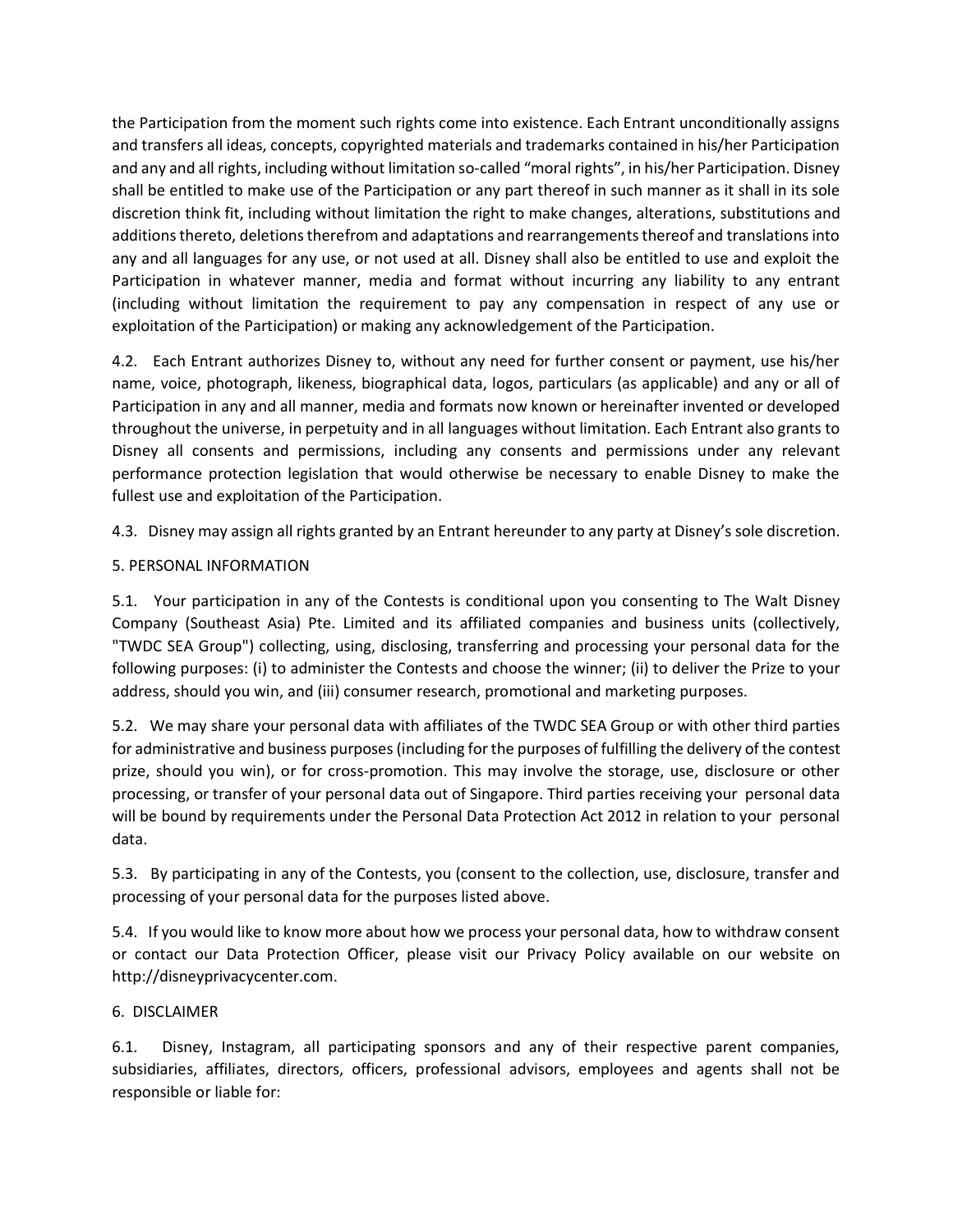(a) Any problem, loss or damage of whatsoever nature suffered by any party due to any delay and/or failure (including lost entries, mail delay or loss) in registering for or participating in the Contest as a result of any communication error, interruption, human error and/or failure by Disney and/or any third party;

(b) Any problem, damage or loss of whatsoever nature to any person, resulting from his/her participation in the Contests;

(c) Any error (including without limitation error in notification of eligible Entrants or Winners), omission, interruption, deletion, defect, delay in operation or transmission, communications line failure, theft, destruction, alteration of, or unauthorized access to entries, or entries lost or delayed whether or not arising during operation or transmission; or

(d) Any changes made by Disney or any third party suppliers or sponsors.

6.2. To the fullest extent permitted by law, Disney and its associated companies and agents exclude responsibility and all liabilities arising from any postponement, cancellation, delay or changes to the Prize details beyond Disney's reasonable control and for any act or default of any third-party supplier.

### 7. CONDITIONS OF ENTRY

7.1. By entering any of the Contests, each Entrant agrees to be bound by these Official Rules and by decisions of Disney, which are final as to all Contest-related matters.

7.2. By entering these Contests and/or accepting any Prize you may win, you agree that: [a] you have all rights, permissions and consents necessary to grant the rights to Disney as expressed herein; [b] you will abide by and be bound by the Official Rules and Disney's decision and Privacy Policy; [c] you release and hold harmless Disney, Instagram, their respective officers, directors, shareholders, employees, agents or representatives (individually and collectively, "Releases") from any and all liability for claims, injuries, losses or damages of any kind, including without limitation, death and bodily injury, resulting, in whole or in part, directly or indirectly, from the awarding, delivery, acceptance, use, misuse, possession, loss or misdirection of any Prize; participation in the Contests or any Contest-related activity or from any interaction with, or downloading of, computer Contest information; [d] Prize is awarded "AS IS" and WITHOUT WARRANTY OF ANY KIND, express or implied (including, without limitation, any implied warranty of merchantability or fitness for a particular purpose) and the Releases do not make any representation, warranty or guarantee, express or implied, relating to the Contests or Prize; [e] a Winner's acceptance of any Prize constitutes the grant to Disney and assigns of an unconditional right to use winner's name, address (city and state only), voice, likeness, photograph, biographical and prize information and/or statements about the Contest for any programming, publicity, advertising and promotional purposes without additional compensation, except where prohibited by law; [f] in the event viruses, bugs, unauthorized human intervention, Acts of God, acts or regulations of any governmental or supra-national authority, war, national emergency, accident, fire, riot, strikes, lock-outs, industrial disputes, acts of terrorism or other matters beyond the Disney's reasonable control, corrupt, prevent or impair the administration, security, fairness or proper play of the Contests, so that it cannot be conducted as originally planned, except where prohibited by law, Disney has the right, in its sole discretion, to modify these Official Rules or to cancel, modify, terminate or suspend the Contests; and in such event, to select Winner by such method as Disney in its sole discretion shall consider equitable; [g] the Releases are not responsible for typographical or other errors in the offer or administration of these Contests, including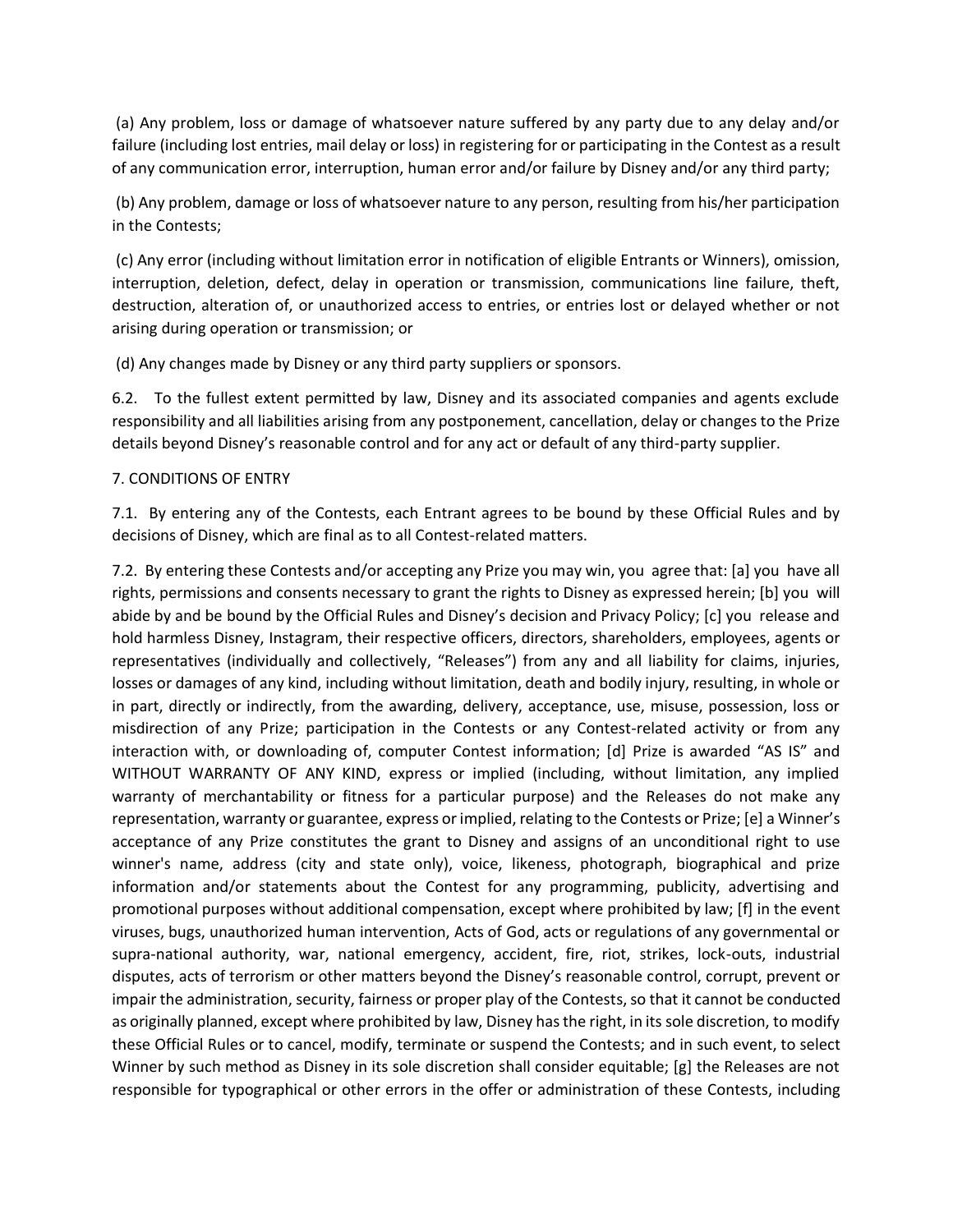but not limited to: errors in the advertising, Official Rules, selection and announcement of the Winner, and distribution of the prize; [h] any portion of any prize not accepted or used by a Winner will be forfeited; [i] the Releases are not responsible for any inability of a Winner to accept or use a prize (or any portion thereof) for any reason; [j] the Disney has the right, at any time and at its sole discretion, to disqualify any individual it suspects to be doing any of the following: (i) tampering or attempting to tamper with the entry process or the operation of the Contests or the Application; (ii) violating the Rules; (iii) violating the terms of service, Privacy Policy or other terms, conditions of use and/or general rules or guidelines of any Contest property or service; (iv) acting in an unsportsmanlike or disruptive manner, or with intent to annoy, abuse, threaten or harass any other person or  $(v)$  for any other good cause as determined solely by the Disney; [k] Disney has the right to lock out an Entrant whose eligibility is in question or who has been disqualified or is otherwise ineligible to enter the Contests; [l] since any attempt by any individual to damage the Application or undermine the legitimate operation of these Contests or the Application is a violation of these Official Rules as well as criminal and civil laws, and should Disney believe or become aware that such an attempt has been, is being, or will be made, it has the right to seek remedies and damages from any responsible individuals to the fullest extent permitted by law, including without limitation criminal prosecution; [m] [Intentionally deleted]; [n] all disputes, claims and causes of action at law or in equity ("Claims") shall be resolved individually, without resort to any form of class action; [o] all Claims, judgments and awards shall be limited to actual out-of-pocket costs incurred, but in no event include attorneys' fees, and under no circumstances will any Entrant be permitted to obtain awards for, and hereby waives all rights to claim, punitive, incidental, special, consequential damages and any other damages, other than for actual out-of-pocket expenses and waives all rights to have damages multiplied or otherwise increased; [p] Disney has the right to modify Prize award procedures at its sole discretion; [q] the Releases are not responsible for the cancellation, postponement or unavailability of the Prize, and if such occurs, the Prize will be substituted with a Prize of similar value; [r] the Releases are not responsible for any changes to any Facebook function that may interfere with the Contests or your ability to timely enter; [s] your decision to upload a photo or video using this hashtag constitutes acceptance of Disney's global terms of use found at Disneytermsofuse.com, and [t] Releases are not responsible for any failure of delivery of winner notification.

#### 8. COPYRIGHT NOTICE

The Contest and all accompanying materials are copyrighted by Disney. All rights reserved.

#### 9. MISCELLANEOUS

9.1. Disney reserves the right at any time in its absolute discretion and without prior notice to Entrants:

(a) to cancel, modify, suspend or delay the Contests;

(b) to make changes to these Official Rules, whereupon all shall be bound by the terms and conditions as varied by Disney; or

(c) to substitute, withdraw or cancel any Prize without disclosing any reason therefor and without any payment or compensation whatsoever.

9.2. Entrants agree to be bound by these Official Rules and by the decisions of Disney, which are final and binding in all respects.